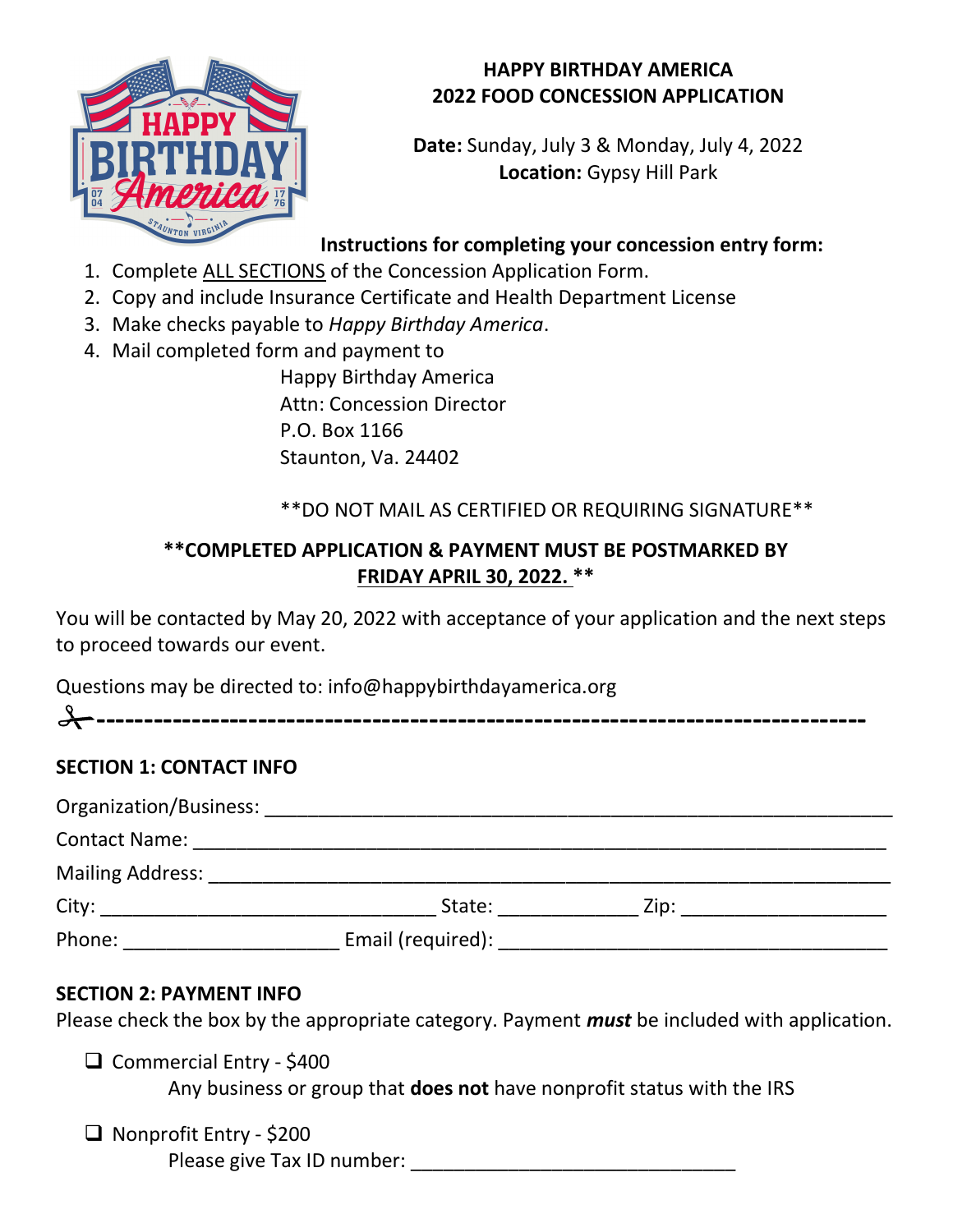$\Box$  Please check this box if you would like to be considered for a concession vendor inside the park for a reduced fee – this would be the main road that goes around Gypsy Hill Park but not in the fairgrounds, great place for business during the parade. The location will be decided by the Happy Birthday America committee and the City of Staunton based on safety and electrical needs. \$200 entry fee.

### Due to space limitations, there is a possibility that not all applications may be accepted.

## Payment from applications that are not accepted will be returned in full.

### SECTION 2: DESCRIPTION OF CONCESSIONS

Please list all food/beverage products you plan to sell and the corresponding prices:

Please describe your concession display, do you have a booth, food truck or trailer? Describe your setup and lengths from tongue to bumper. If your setup is longer than the allotted 20 foot space, additional fees apply. If your setup exceeds the 20 foot allowable space please add an additional \$200 for commercial and \$100 for nonprofit on top of the initial fee.

\_\_\_\_\_\_\_\_\_\_\_\_\_\_\_\_\_\_\_\_\_\_\_\_\_\_\_\_\_\_\_\_\_\_\_\_\_\_\_\_\_\_\_\_\_\_\_\_\_\_\_\_\_\_\_\_\_\_\_\_\_\_\_\_\_\_\_\_\_\_\_\_\_\_\_\_\_ \_\_\_\_\_\_\_\_\_\_\_\_\_\_\_\_\_\_\_\_\_\_\_\_\_\_\_\_\_\_\_\_\_\_\_\_\_\_\_\_\_\_\_\_\_\_\_\_\_\_\_\_\_\_\_\_\_\_\_\_\_\_\_\_\_\_\_\_\_\_\_\_\_\_\_\_\_

\_\_\_\_\_\_\_\_\_\_\_\_\_\_\_\_\_\_\_\_\_\_\_\_\_\_\_\_\_\_\_\_\_\_\_\_\_\_\_\_\_\_\_\_\_\_\_\_\_\_\_\_\_\_\_\_\_\_\_\_\_\_\_\_\_\_\_\_\_\_\_\_\_\_\_\_\_ \_\_\_\_\_\_\_\_\_\_\_\_\_\_\_\_\_\_\_\_\_\_\_\_\_\_\_\_\_\_\_\_\_\_\_\_\_\_\_\_\_\_\_\_\_\_\_\_\_\_\_\_\_\_\_\_\_\_\_\_\_\_\_\_\_\_\_\_\_\_\_\_\_\_\_\_\_ \_\_\_\_\_\_\_\_\_\_\_\_\_\_\_\_\_\_\_\_\_\_\_\_\_\_\_\_\_\_\_\_\_\_\_\_\_\_\_\_\_\_\_\_\_\_\_\_\_\_\_\_\_\_\_\_\_\_\_\_\_\_\_\_\_\_\_\_\_\_\_\_\_\_\_\_\_ \_\_\_\_\_\_\_\_\_\_\_\_\_\_\_\_\_\_\_\_\_\_\_\_\_\_\_\_\_\_\_\_\_\_\_\_\_\_\_\_\_\_\_\_\_\_\_\_\_\_\_\_\_\_\_\_\_\_\_\_\_\_\_\_\_\_\_\_\_\_\_\_\_\_\_\_\_ \_\_\_\_\_\_\_\_\_\_\_\_\_\_\_\_\_\_\_\_\_\_\_\_\_\_\_\_\_\_\_\_\_\_\_\_\_\_\_\_\_\_\_\_\_\_\_\_\_\_\_\_\_\_\_\_\_\_\_\_\_\_\_\_\_\_\_\_\_\_\_\_\_\_\_\_\_

Please list any equipment you will use which requires electricity or water, the voltage needed, and the total number of electric receptacles you will require. Please be specific to avoid any surprises the day of the event. Please bring extra heavy duty power cords based on your needs. (PLEASE BE SPECIFIC – 50 amp may or may not be available)

\_\_\_\_\_\_\_\_\_\_\_\_\_\_\_\_\_\_\_\_\_\_\_\_\_\_\_\_\_\_\_\_\_\_\_\_\_\_\_\_\_\_\_\_\_\_\_\_\_\_\_\_\_\_\_\_\_\_\_\_\_\_\_\_\_\_\_\_\_\_\_\_\_\_\_\_\_ \_\_\_\_\_\_\_\_\_\_\_\_\_\_\_\_\_\_\_\_\_\_\_\_\_\_\_\_\_\_\_\_\_\_\_\_\_\_\_\_\_\_\_\_\_\_\_\_\_\_\_\_\_\_\_\_\_\_\_\_\_\_\_\_\_\_\_\_\_\_\_\_\_\_\_\_\_

**Please Note:** Happy Birthday America is **not** responsible for any power requirements not specifically listed above and nothing is a guarantee as we work with the City of Staunton to accommodate requests based on power availability. Concession vendors must supply their own power strips and surge protectors.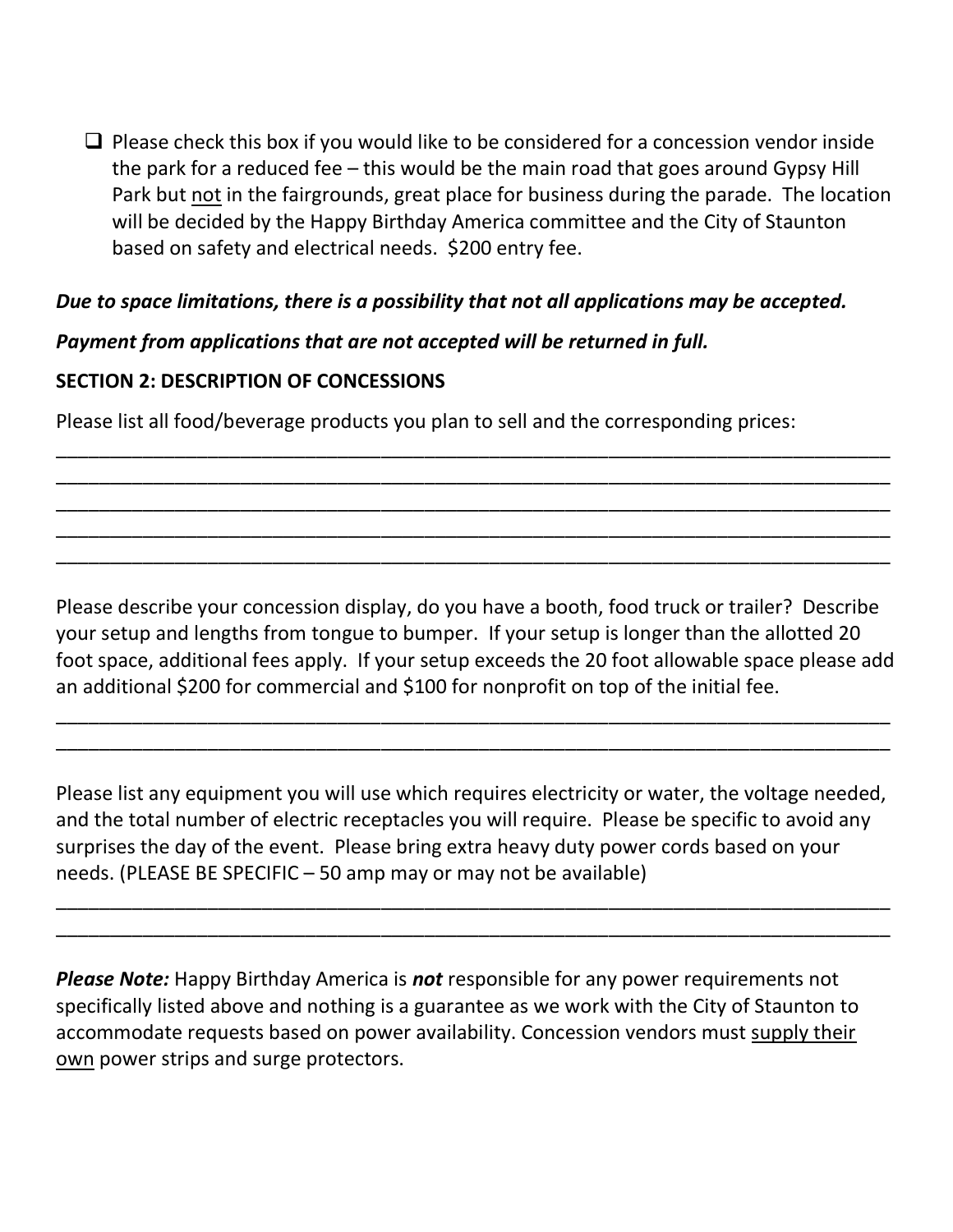$\Box$  Check this box if you will have a need to bring supplies in early on the morning of July 4<sup>th</sup> so we can make arrangements to get you into the event area due to many of the roads being closed for the parade lineup.

#### SECTION 3: RULES & REGULATIONS

- Happy Birthday America agrees to allow the vendor to occupy one space (20ft frontage) during Staunton's Happy Birthday America Celebration on Sunday, July 3rd & Monday, July 4, 2022. Additional space will require an additional fee, see above for pricing or contact the HBA Committee for additional information.
- Concession vendors may not sell any non-food items and may only sell those items specifically listed above.
- Parking passes (2 per vendor) must be displayed in clear view at all times.
- Vehicles are not allowed in the event area after 12:00pm on July 3rd due to safety barricades.
- Tent pegs are not permitted. All tents must be secured using weights. Under no circumstances are you allowed to drive anything into the pavement nor the grass around your vendor spot.
- Concession vendors are responsible for cleaning up their space during the event and once the event has concluded. Any damages or mess left behind will be subject to a clean-up bill after the event.
- All participants consent to the usage of their name, image and likeness by Happy Birthday America.
- Concession vendors are responsible for acquiring and displaying all permits and licenses required to operate.
- Concession vendors will comply with all Federal, State, and City ordinances including health and fire regulations and codes.
- No business is to be conducted on Tuesday July 5, 2022. Clean up and your space should be cleared by 12pm on July 5, 2022.

#### SECTION 4: AGREEMENT

THIS INDEMNITY AGREEMENT made and entered this\_\_\_\_\_\_ day of \_\_\_\_\_\_ by and between

\_\_\_\_\_\_\_\_\_\_\_\_\_\_\_\_\_\_\_\_\_\_\_\_ (Concession Vendor) and Happy Birthday America.

#### WITNESSETH:

In consideration of the sum of Two Hundred Dollars (\$200.00) nonprofit entry or Four Hundred Dollars (\$400.00) commercial entry cash in hand paid in good and valuable consideration not herein specifically set forth, the receipt of all of which is hereby acknowledged; \_\_\_\_\_\_\_\_\_\_\_\_\_\_\_\_\_\_\_\_\_\_\_\_\_\_\_\_\_(Concession Vendor), hereby agrees to indemnify and hold harmless Happy Birthday America its agents, contractors, employees and volunteers for injury or damages to persons or property, for any and all other liability, loss, damages, cost or expenses, including attorney fees, incurred to defend against claims or to enforce the terms of this agreement incurred by Happy Birthday America or any third party in connection with the participation